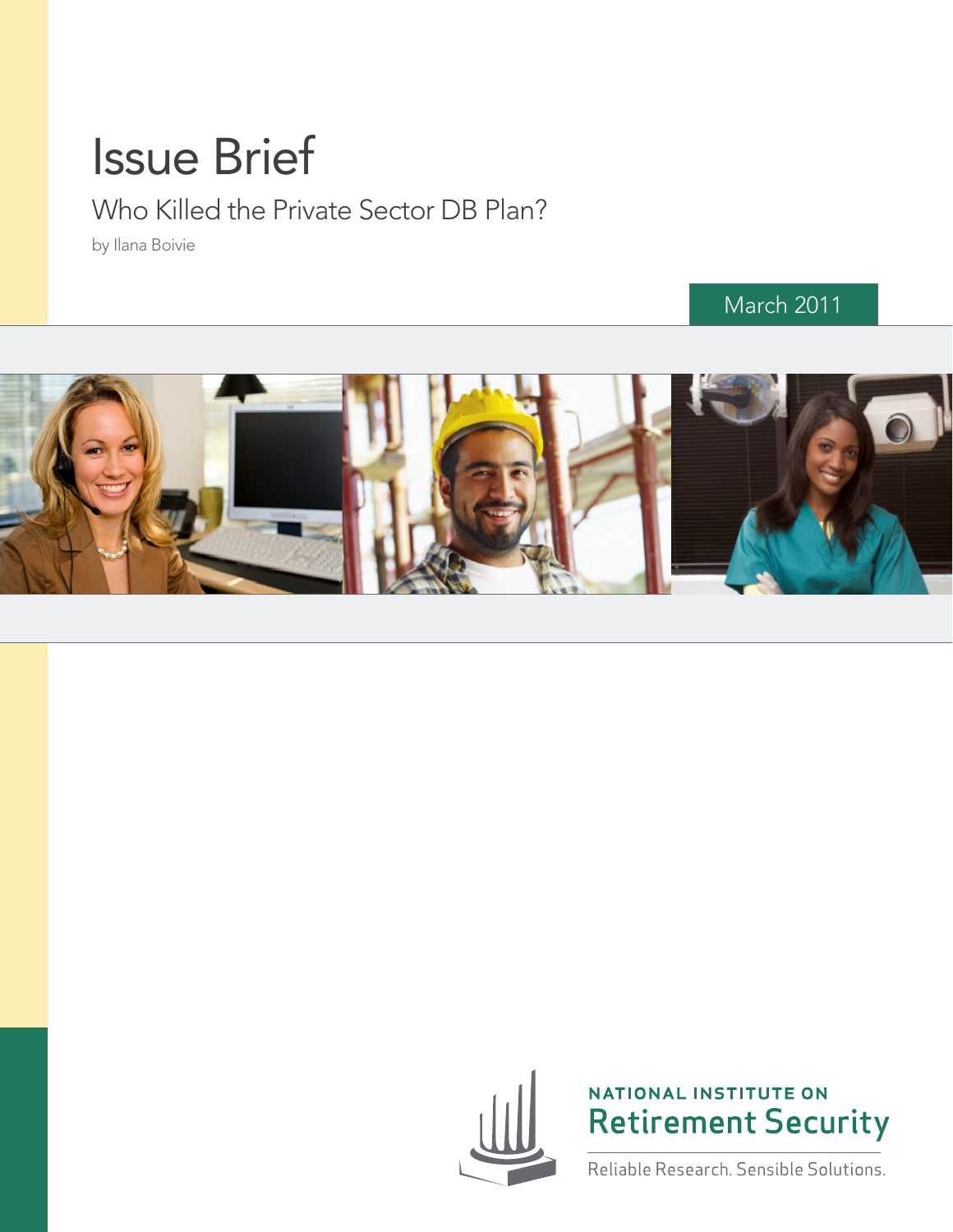# Executive Summary

In recent decades, defined benefit (DB) pension plans have been in decline in the private sector. For example, and to much public attention, in January 2010 General Electric announced that it would be closing its DB pension plan for all salaried employees hired after December 31, 2010. These employees would be given a defined contribution (DC) account contribution of 3 percent of pay.<sup>1</sup>

The closing of GE's traditional pension plan to new employees is the latest example of a trend that has been occurring for some time. Since the early 1980s, the number of private sector DB plans has markedly decreased, as has the number of workers who are covered by a DB plan. For example, in 1975 88% of private sector workers covered in a workplace retirement plan had DB coverage; by 2005, this number dropped to just 33%[.2](#page-11-1) Also, in 1985 there existed over 112,000 single-employer DB plans in the United States, but by 2009, there were just under 27,650[.3](#page-11-2)

Although much attention has been paid to the fact that the private sector has been trending out of traditional pensions, substantially less attention has been given to the specific reasons for such sharp declines in private sector DB sponsorship and coverage. This issue brief addresses the reasons behind the trend, and finds that:

- Traditional DB pension plans are good for both employees, in ensuring a certain modicum of income security in retirement, and for employers, as they remain a cost-efficient and highly effective recruitment and retention tool.
- Despite these positive attributes, private sector employers have been closing their DB plans. This is due to several factors, including:
	- ๐ Increased regulation, which has had the unintended consequence of impacting both the cash flow of the firm and volatility of plan funding;
	- ๐ Private-sector industry changes, which resulted in fewer unionized jobs, and fewer new industries establishing DB pension plans; and
	- ๐ Imperfect knowledge of employee preferences for traditional DB plans.
- Because DB plans still make sense for both employers and employees, several solutions and policy changes could be made to reverse this trend. These include:
	- ๐ Creating an avenue for third-party sponsorship of the DB plan,
	- ๐ Amending regulations so that funding is less volatile,
	- ๐ Finding ways to make it easier for employees to contribute to plan funding, and
	- ๐ Designing plans so that they are more portable as workers change jobs.

# Traditional DB Plans Make Sense for Employers and Employees

DB Plans Are Good for Employees: They Offer the Best Chance for Retirement Security

Retirement researchers have long acknowledged the importance of the so-called "three-legged" stool—of Social Security benefits, defined benefit (DB) pension income, and supplemental individual savings—in providing Americans the greatest opportunity to achieve financial security in retirement.[4](#page-11-3)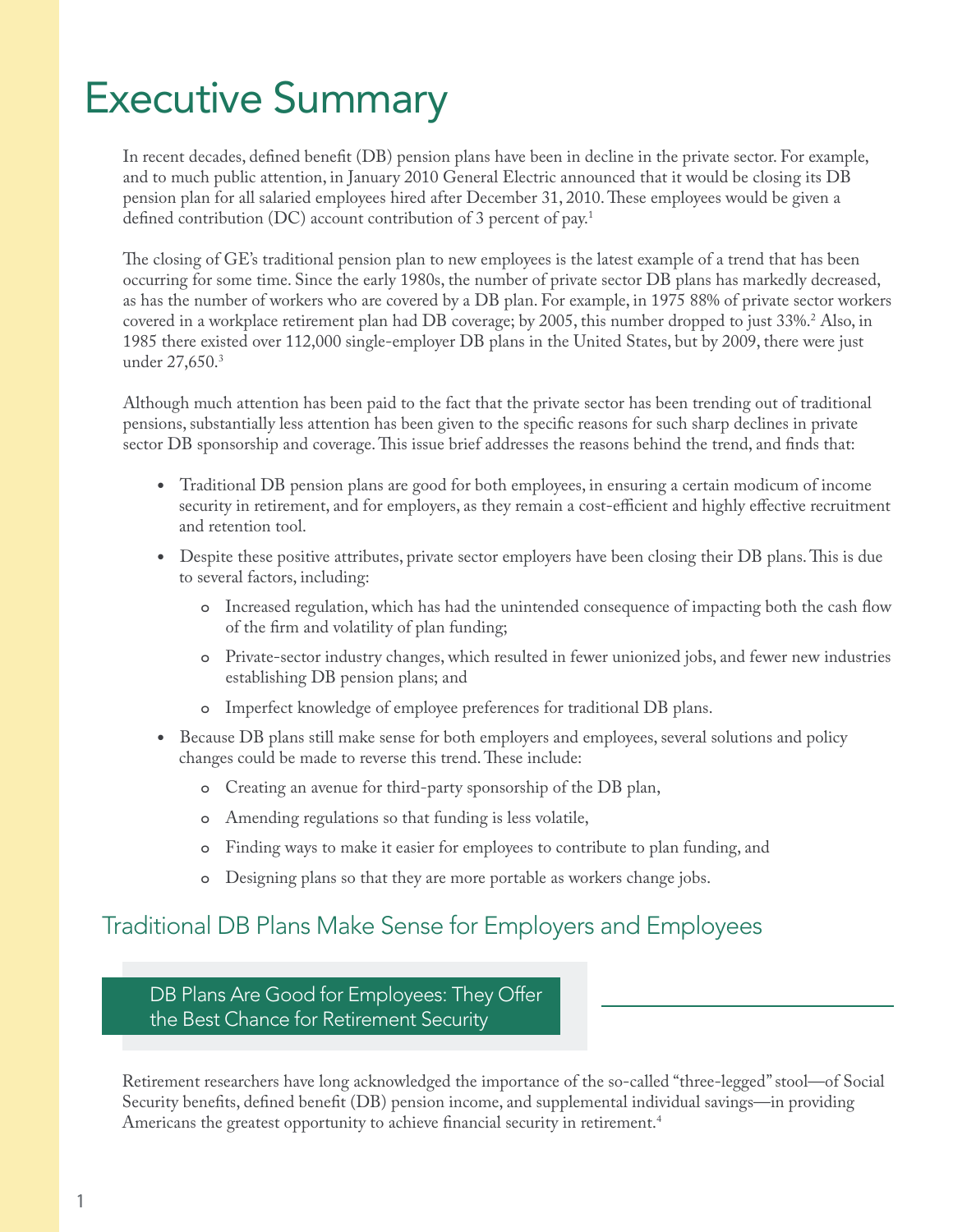Research indicates that very specific characteristics make traditional DB pension plans very effective at supporting retirement security for the middle class. First and foremost, DB pensions provide lifetime income. The default draw-down option for DB plans is a monthly annuity—a series of monthly payments for as long as the retiree lives. The availability of an annuity benefit means that retirees with income from a DB pension have an easier time budgeting for their regular expenses, because the size of their pension check does not fluctuate with interest rates or the stock market.<sup>[5](#page-11-4)</sup> Also, DB pensions are broad-based and secure sources of retirement income. They are broad-based in the sense that, as long as the employee meets the eligibility requirements of the plan, s/he is automatically included in the plan and will earn benefits without having to actively enroll in the program or make investment or other decisions[.6](#page-11-5) DB plans are secure in that participants cannot borrow or withdraw money from the plan before retirement.<sup>[7](#page-11-6)</sup>

A wide body of research has found that Americans with DB pension income are much more likely to achieve financial security in retirement than those without such pensions. For example, a recent NIRS report found that DB pension income plays a substantial role in ensuring that Americans remain self-sufficient in retirement. Specifically, the study found that DB pension receipt was associated with 1.72 million fewer poor households and 2.97 million fewer near-poor households in 2006. Moreover, 560,0000 fewer households experienced a food hardship, 380,000 fewer experienced a shelter hardship, and 320,000 fewer experienced a health care hardship due to their DB pension income.<sup>8</sup>

It seems that employees may intuitively understand the financial security that having a DB pension plan can bring. NIRS opinion research finds that 84% of Americans believe that Americans with traditional pensions are more likely than those without pensions to have a secure retirement[.9](#page-11-8) Towers Watson reports that employees with a DB pension are significantly more confident in having enough resources to live comfortably 25 years into retirement, as compared to employees without a DB plan.[10](#page-11-9)

DB Plans Are Good for Employers: They Are an Effective Recruitment and Retention Tool

DB pension plans are not just good for employees—they are also extremely valuable to employers, for several reasons. Firstly, substantial evidence exists that employees value DB pension plans highly and are more committed to employers who offer them. A 2008 MetLife survey found that 72% of employees cite retirement benefits as an important factor in their loyalty to their employer.<sup>11</sup> NIRS polling has found that a full 79% of Americans believe that pensions "offer more peace of mind," because they offer guaranteed retirement income that cannot be outlived[.12](#page-11-11) Ippolito finds that workers seem to value pensions so highly that they willingly forego higher wages in order to be ensured guaranteed retirement income.[13](#page-11-12)

Perhaps as a result of the continued popularity of DB plans, research shows that DB pensions are an important recruitment and retention tool, across industries.<sup>14</sup> As early as 1993, Allen and colleagues found evidence that DB pensions keep workers at jobs longer, and offer evidence that workers with pensions are 17% more likely than workers without pensions to stay at their jobs in a single year, all else equal.<sup>[15](#page-11-14)</sup> Even and MacPherson similarly found that firms with pension coverage saw lower turnover rates than non-pension firms, the effect being greater at large firms than at smaller firms. For example, among firms with 25 employees, quit rates were 10% lower among pension firms than non-pension firms; for firms with 5,000 workers these reduced turnover effects were a full 40% higher.<sup>16</sup>

Secondly, DB plans are also economically efficient, making them a relatively inexpensive way for employers to fund retirement benefits for their workers. In a recent analysis of the cost to achieve a target retirement benefit under both a DB and DC structure, NIRS found that the DB plan cost nearly half as much as the DC plan. That is, the cost to deliver the same retirement income to a group of employees is 46% lower in the DB plan than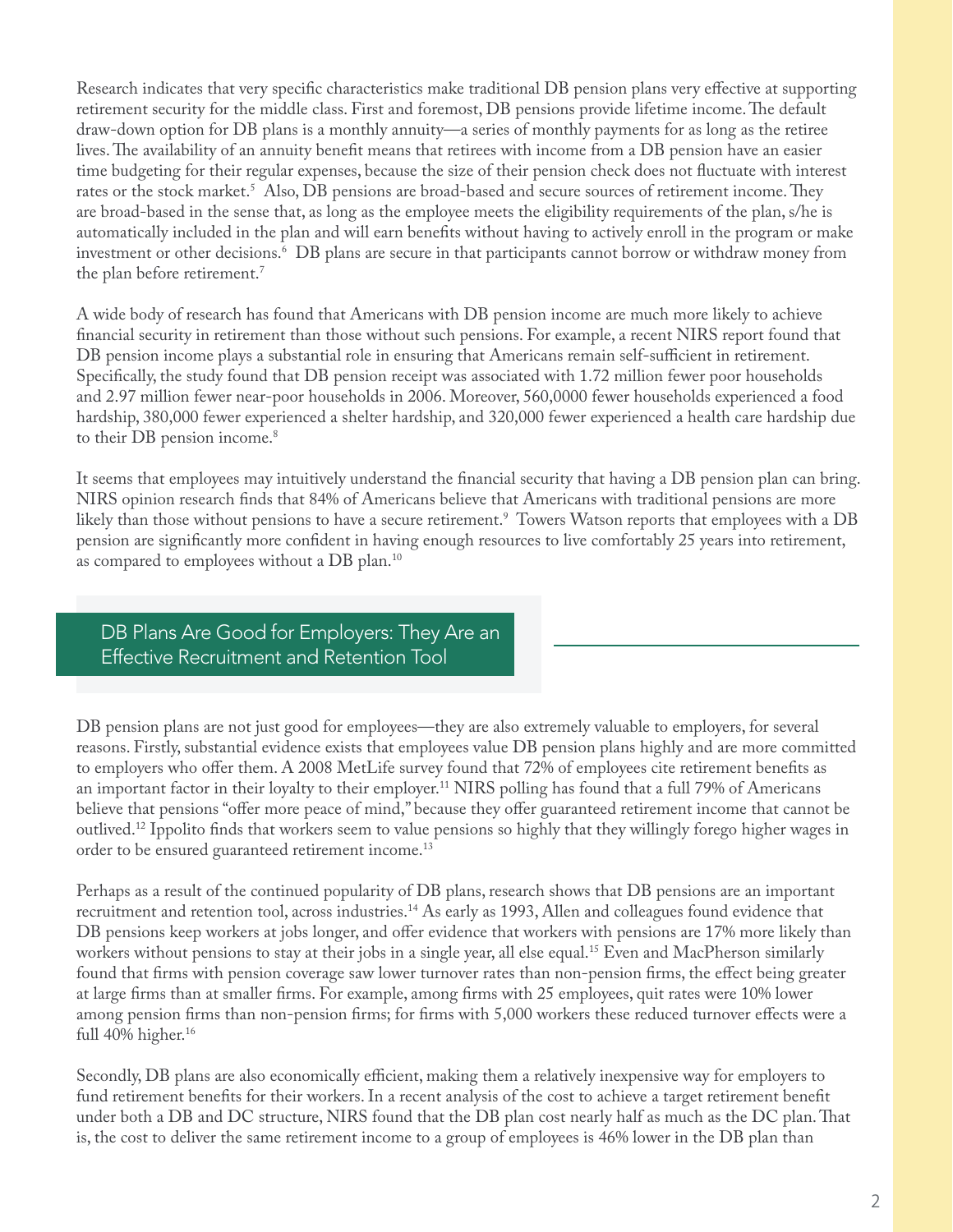in the DC plan. According to NIRS calculations, DB plans' longevity risk pooling saves 15%, maintenance of a balanced portfolio diversification saves 5%, and superior investment returns save 26%, as compared with a typical DC plan.<sup>[17](#page-11-16)</sup> A survey by Hewitt Associates implies that employers largely understand these underlying economics: among plan sponsors who were not planning to change their DB plan structure in the near future, the main reason for doing so was "because the plan is an efficient vehicle in the delivery of retirement benefits."[18](#page-11-17)

Finally, recent evidence shows that maintaining a DB pension plan can actually boost a company's bottom line. A study from the Financial Analysts Journal finds that between 2003 and 2007, those companies that froze their pension plans had underperformed, compared to their industry peers, in the years leading up to the freeze. Additionally, the study finds that freezing the pension plan had very little effect on the market values of the sponsoring companies; in other words, there was scant evidence that a pension freeze changes a company's stock price—especially in the upward direction[.19](#page-11-18) There may be several reasons for this. First, should the company implement or enhance 401(k) plans as a result of the freeze, the company is not likely to save much money on retirement costs. Also, even if the company were to save a bit of money with the freeze, any savings are likely outweighed by negative impacts on recruitment, retention, and employee morale.[20](#page-11-19) As a result, Watson Wyatt notes that "to the extent that firms are paying competitively, the market isn't likely to reward companies that freeze their plans.["21](#page-11-20)

Thus, DB pension plans remain good for employees in terms of retirement security prospects, and good for employers in terms of recruitment, retention, and economic efficiency.

# Companies Continue to Freeze DB Pensions, Largely Due to Regulatory and Industry Changes

DB pension plans are thus incredibly beneficial to both employers and employees. Yet the private sector has seen a large shift away from traditional pension plans since at least this mid-1980s. In 1985, for example, the Pension Benefit Guaranty Corporation (PBGC) insured 112,000 single-employer DB plans; by 2009, this number had dwindled to just 27,650[.22](#page-11-21) Figure 1 displays the number of PBGC-sponsored plans between 1980 and 2009, and clearly shows a large trend away from private-sector DB plan sponsorship in the last three decades.



#### **Figure 1. PBGC Insured Plans, Single Employer Program, 1980-2008**

Source: Pension Benefit Guaranty Corporation. 2010. *PBGC Databook 2009*. Washington, DC: PBGC.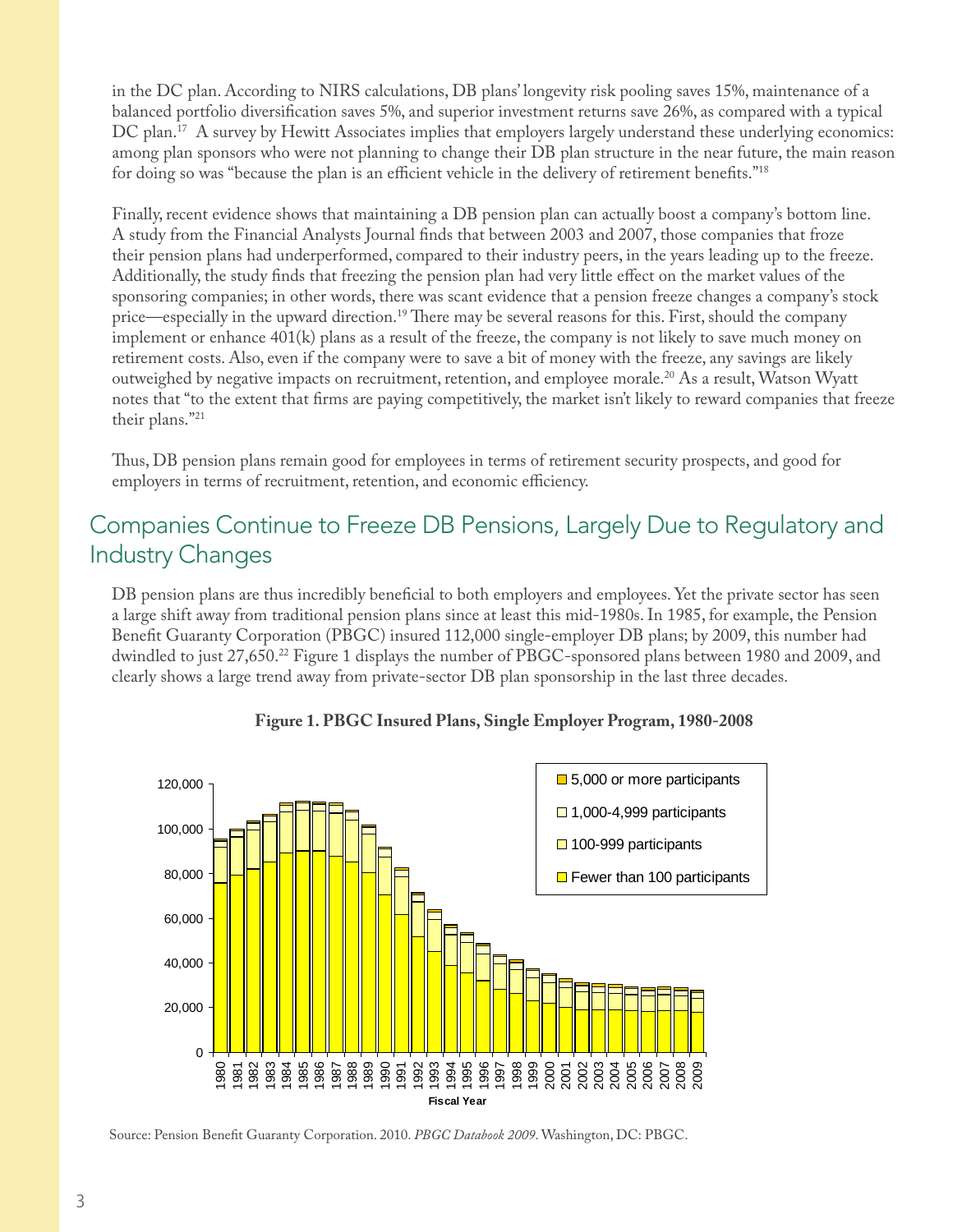Why has the private sector seen such a large decline in DB plan sponsorship, if traditional pensions still make sense for employees and employers alike? There are several reasons. First, increased regulations have been put in place since the 1970s, which have had the unintended consequences of negatively impacting both the firm's cash flow and the volatility of plan funding. Secondly, the past few decades have seen large industry shifts in the private sector, which resulted in fewer unionized jobs and fewer new industries taking up DB pension plans. Finally, evidence suggests that many employers may have imperfect knowledge of their employee's preferences for DB pensions. It is interesting to note that each of these reasons has little to do with the underlying economics of maintaining DB pension plans.

Increased Regulations Have Impacted Both Firm Cash Flow and Plan Funding Volatility

First, the private sector has seen significant legislative and regulatory changes to single-employer DB plans in the last three decades,<sup>23</sup> which have had the unintended effect of making the DB plan less attractive to many employers.[24](#page-11-23) For example, Hustead finds that DB regulations enacted since the 1970s—from several legislative acts in the 1980s<sup>25</sup> to the Pension Protection Act of 2006 (PPA)<sup>26</sup>—were increasingly complex, and increased the regulatory burden of plan sponsors. Such regulations caused complicated funding rules, accounting rules, and even operational requirements[.27](#page-11-26) These rules have been onerous to employers who would prefer to have steady, easily estimable costs from year to year.<sup>[28](#page-11-27)</sup>

Figure 2 displays the number of private pension plan terminations between 1980 and 2008. The figure shows that the trend out of DB pension plans in the private sector began in the early 1980s, and increased rapidly throughout the decade after the passage of the Retirement Equity Act in 1984 and the Tax Reform Act of 1986. In fact, Hustead finds that these two pieces of legislation alone created the biggest increase in both absolute and relative costs of defined benefit plans as compared with defined contribution plans.<sup>[29](#page-11-28)</sup>



#### **Figure 2. PBGC Standard Single Employer Terminations, 1980-2009**

Source: Pension Benefit Guaranty Corporation. 2010. *PBGC Databook 2009*. Washington, DC: PBGC. and Pension Benefit Guaranty Corporation. 2001. *PBGC Databook 2001.* Washington, DC: PBGC.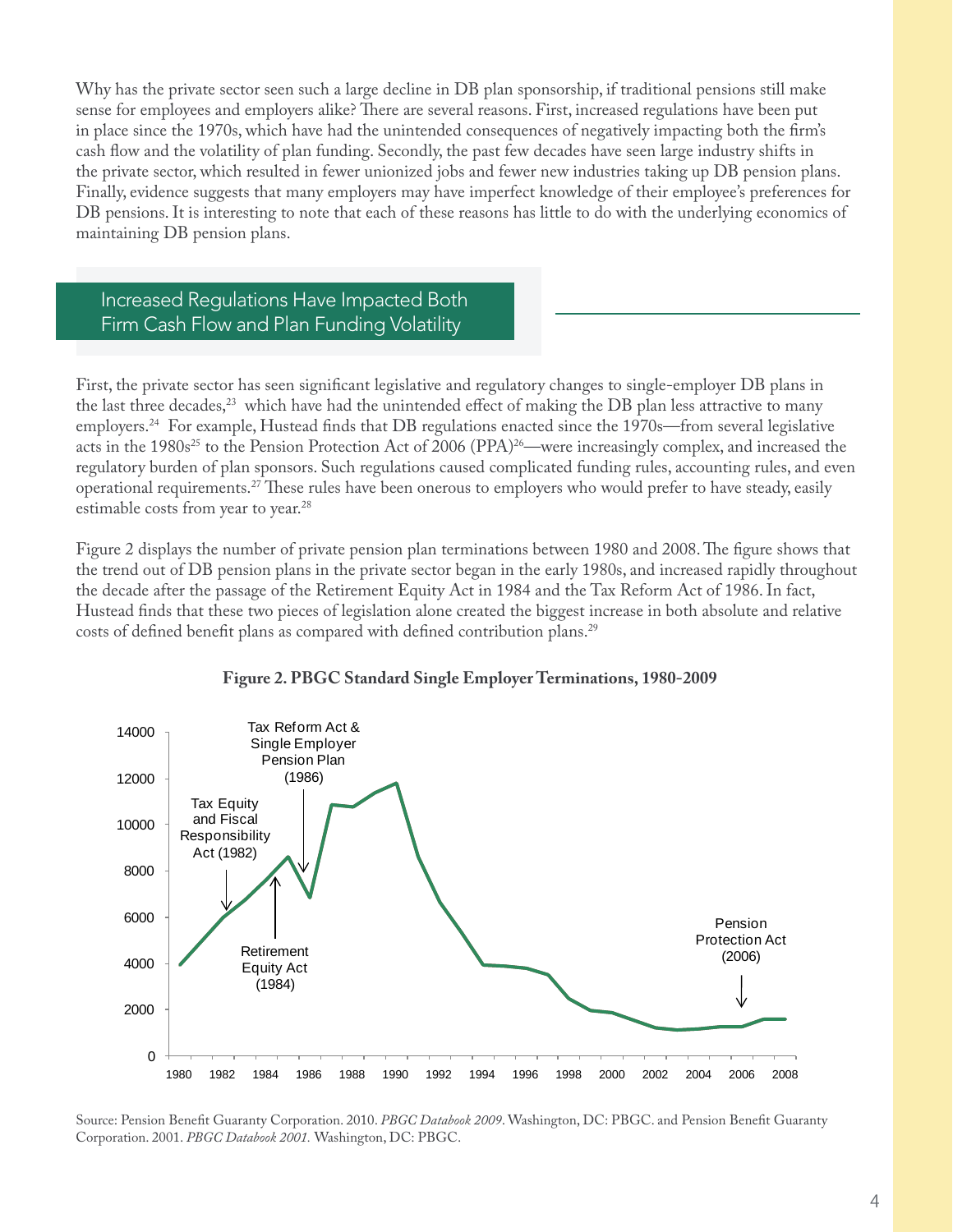More recently, the PPA of 2006 increased DB plan funding requirements in several ways. The legislation increased the plan funding target to 100% (from 90%), accelerated the amortization of funding shortfalls to just 7 years (from 30 years), required more conservative funding assumptions, and restrained employers ability to average over just 2 years the interest rates used to calculate assets and liabilities (from 4-5 years). Researchers at Boston College have found that the PPA specifically caused pension funding to be much more volatile, and contributions to be much less predictable.<sup>[30](#page-11-29)</sup> As a result, many experts believe that the PPA legislation made it even more difficult for plan sponsors to continue their commitment to DBs, as it increased funding volatility just as the economy and interest rates went in negative directions during the stock market downturn of 2008.[31](#page-12-0)

Many retirement experts have argued that these additional regulations were both burdensome and costly to DB plan sponsors,<sup>32</sup> and have directly—if unintentionally—led to an acceleration of DB plan freezes. The PBGC reports that in 2003, 9.5% of all private-sector plans (representing 2.6% of all participants) underwent a hard freeze. By 2006—the year that PPA was passed—a full 16.8% of all plans, representing 8.3% of all participants, were hard frozen.<sup>[33](#page-12-2)</sup> Similarly, data from Watson Wyatt show that in 2004, just 4 percent of Fortune 1000 plan sponsors had frozen DB plans; yet by 2009—a mere three years after the passage of the PPA—a full 31 percent of these companies had frozen plans.[34](#page-12-3)

In 2008 the Government Accountability Office (GAO) conducted a survey of private plan sponsors who have frozen their DB plans. It found that the two most common reasons for companies to freeze their plans were the impact of annual contributions on the firm's cash flows and the unpredictability of plan funding[.35](#page-12-4) It is important to note that these plan sponsors did not cite the outright cost of the DB plan as a problem—rather, of concern was the cost's impact on cash flow. A December 2010 Towers Watson survey found comparable results among current DB plan sponsors; the three top concerns of DB plan sponsors over the next five years were impact on cash flow, impact on the income statement, and impact on the balance sheet.<sup>36</sup> A 2003 Hewitt survey has similar findings that employers perceive cost volatility as the single greatest threat to the DB pension system.[37](#page-12-6)

Also, a 2009 GAO study found that among some 26% of plan sponsors who would consider forming a new DB plan, the vast majority said they would do so if the plan funding requirements had more predictability and less volatility[.38](#page-12-7) Finally, a 2009 survey of plan sponsors found that, of those employers who remain committed to their DB plans, a full 70% would reconsider this commitment should accounting rules or other regulations become more burdensome than they already are[.39](#page-12-8)

In other words, the reason companies may be freezing their pensions, or hesitant to start new DB plans, is not due to the inherent cost of administering the plan. In fact, in an analysis of the possible reasons behind pension freezes, researchers have found that firms are not motivated by any short-term cost savings that may come from freezing a plan.[40](#page-12-9)

Instead, the issue is tied to very specific accounting regulations and funding requirements.<sup>41</sup> Again, each of these reasons can be attributed to the increasingly complex regulatory environment that private sector DB pensions have seen since the 1970s. Ultimately, as federal regulations have made plan funding much more volatile over the years, DB plans have become less attractive to private sector plan sponsors.

# Cash Flow Is Different from Contribution Requirements

Related to the issue of cash flow is the question of contribution rates in general. Many plan sponsors cite contributions' affect on cash flow—but not the cost of the DB plan in general—as an impediment to sponsorship. Of course, all costs, including employee benefit costs, are significant to competitive companies. Interestingly, Ghilarducci and Wei have found that as private-sector firms have frozen or eliminated their DB plan and opened a DC plan for employees, the average retirement plan contribution per employee has dropped at the same time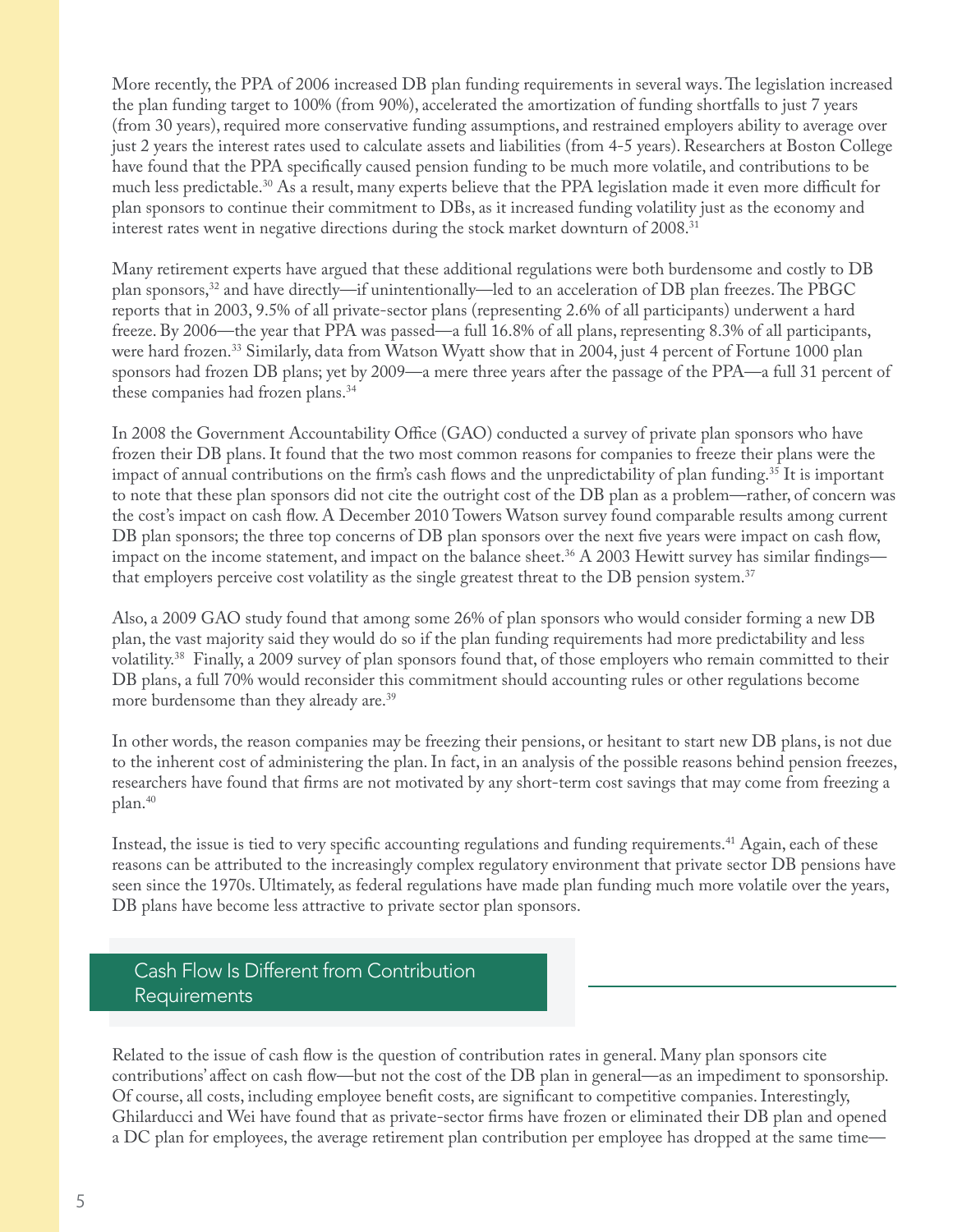from \$2,140 in 1981 to \$1,404 in 1998.<sup>42</sup> In other words, as employers move from one retirement system to another, they have been cutting the amount of money they contribute to retirement benefits at the same time. This may imply that one of the reasons private-sector employers have been trending away from DB plans is due to the fact that they wish to reduce spending on retirement benefits in general. This is generally likely to be detrimental to employees, who ultimately see a reduction in their retirement benefit. As *The Economist* magazine has put it, "Whatever the arguments about the merits of the new wave of [DC plans], if you put less money in, you will get less money out."[43](#page-12-12)

Interestingly, public sector pension plans may have more manageable contribution requirements because they incorporate employee contributions alongside the employer contribution. While nearly all private sector plans are entirely funded by the employer, in most state and local pension plans, employees assist with the plan's financing by contributing to the pension fund out of their own paychecks. (See Figure 3.) Because of this, some researchers believe that the cost to the employer is much more manageable in the public sector.<sup>[44](#page-12-13)</sup>



**Figure 3. Employer and Employee Contributions as a Percentage of Payroll, by Sector, 2006**

Source: Munnell, A., Aubry, J., and Muldoon, D. 2008. *The Financial Crisis and State/Local Defined Benefit Plans*. Chestnut Hill, MA: Center for Retirement Research at Boston College.

# Industry Changes Have Resulted in Fewer Companies Establishing DB Plans

Industry shifts and technological changes that the private sector has seen in the past several decades may have also contributed to the decline in DB coverage. The domestic manufacturing sector, for example, has traditionally been highly unionized and kept employees for long tenures—two characteristics which lend themselves to DB pension participation.[45](#page-12-14) As this industry has declined, sectors such as information technology—with notably nonunionized and shorter-tenured employees—have emerged. Such new industries have not established DB pension plans as much as the older industries once did[.46](#page-12-15) Munnell and Soto find that unionization and, more generally, "the nature of the industry" are both highly relevant to a firm's decision to freeze its pension plan[.47](#page-12-16)

Additionally, Friedberg and Owyang have further found that those industries which have experienced more technological progress in recent years have experienced more of a decline in average job tenure among their workers than have industries that have not experienced as much technological change. In these industries in particular, the relationship between firms and their employees has been weakened somewhat,<sup>[48](#page-12-17)</sup> which furthers the decline of traditional DB pensions.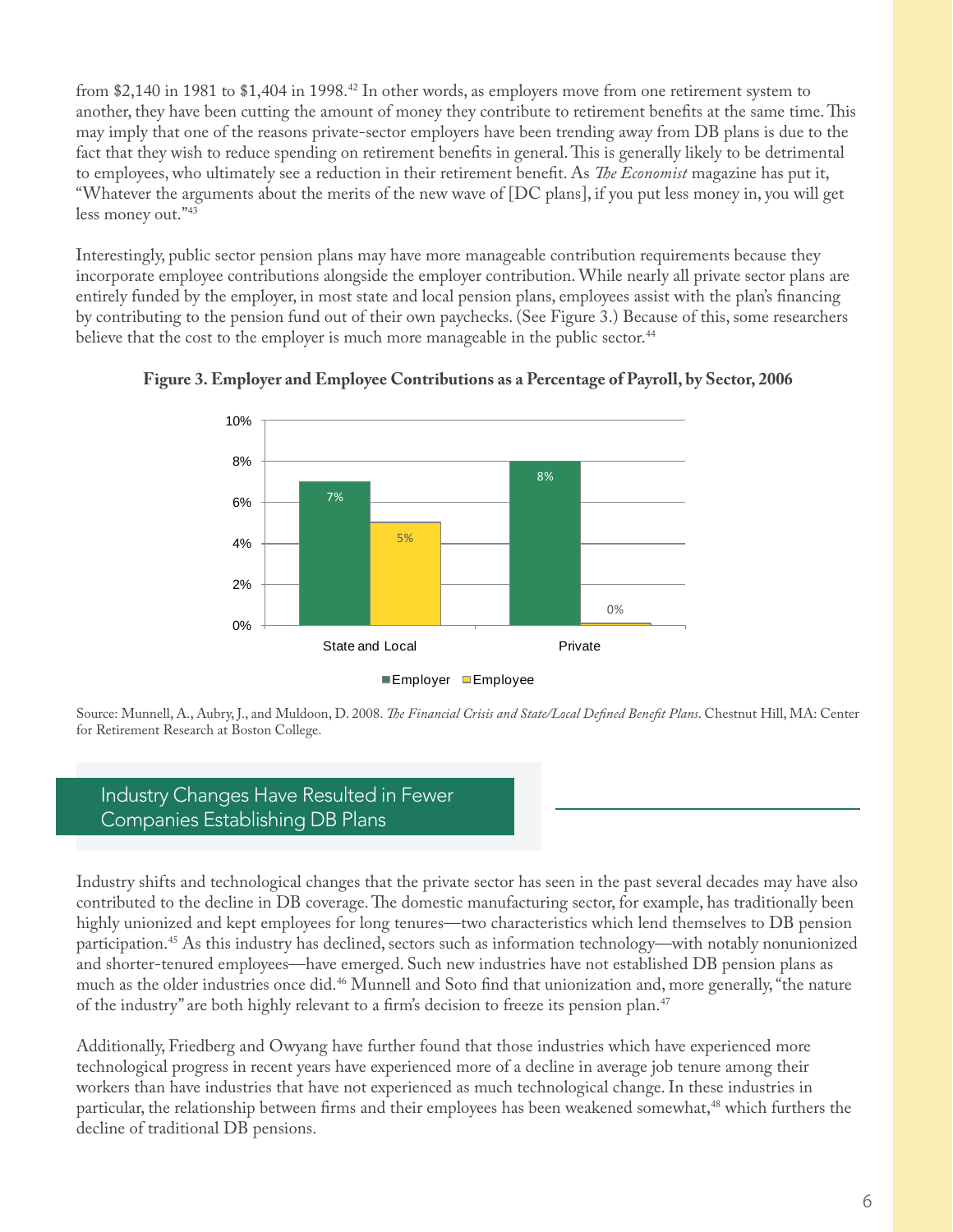# Employers Have Imperfect Knowledge of Employee Preferences

Finally, it seems that many employers may have imperfect knowledge of their employees' preferences for pensions. While several surveys show that employees value DB plans quite highly<sup>[49](#page-12-18)</sup>—even higher than they value DC plans<sup>50</sup>—it seems that many employers may be underestimating this preference.

A 2008 MetLife survey, for example, found that a full 72% of employees cited retirement benefits as an important factor in loyalty to the company. However, just 41% of employers agreed with this sentiment.<sup>[51](#page-12-20)</sup> If employers believe that employees do not value DB pensions—however incorrect this notion may be—they may not see a good enough reason, from a human resource perspective, to continue to offer such a plan—especially in light of the regulatory environment having become more onerous over time.

# Public Sector Plans Have Endured Due to Differences Between Public and Private Sectors

It should be noted that while DB coverage has been gradually declining over the past decades in the private sector, DB pensions continue to be the dominant type of retirement plan in the public sector. In 2005, among U.S. workers with a workplace retirement plan, 98% of public sector employees had a DB pension, as compared with just 33% of private sector workers.<sup>52</sup> The reason that the public sector has been able to maintain DB coverage is that each of the reasons for the private sector decline has little relevance to the public sector. First, the public sector has not been subject to the regulations which so drastically changed funding and accounting rules in the private sector.<sup>53</sup> Second, industry changes that occur in the private sector have limited bearing on public sector employment, as public sector jobs such as teaching, public safety, and law enforcement will be necessary no matter what changes are brought to bear in the greater economy. Finally, public sector employees are known to value their DB pension plans quite highly,<sup>[54](#page-12-23)</sup> and some research has found that these workers are even willing to give up higher wages in order to maintain pension coverage.<sup>55</sup>

# Several Solutions Exist to Bring Pensions Back to the Private Sector

As mentioned previously, DB plans still make good sense for both employers and employees. Further, the reasons behind the private sector move away from DB plans have little to do with the underlying economics of pension plans themselves. As such, several solutions exist in order to bring pensions back to the private sector.

### Create an Avenue for Third-party Sponsorship

Third-party sponsorship of a DB plan may be one way of encouraging participation, as it can significantly reduce employers' responsibility, while still providing a traditional DB plan for employees. For example, multi-employer plans in the private sector—as well as many pooled municipal retirement systems in the public sector—are administered by third-party sponsors, and these plans have been tremendously successful in both providing retirement benefits for employees, maintaining adequate funding levels for the plan, and minimizing the plan sponsorship burden on employers.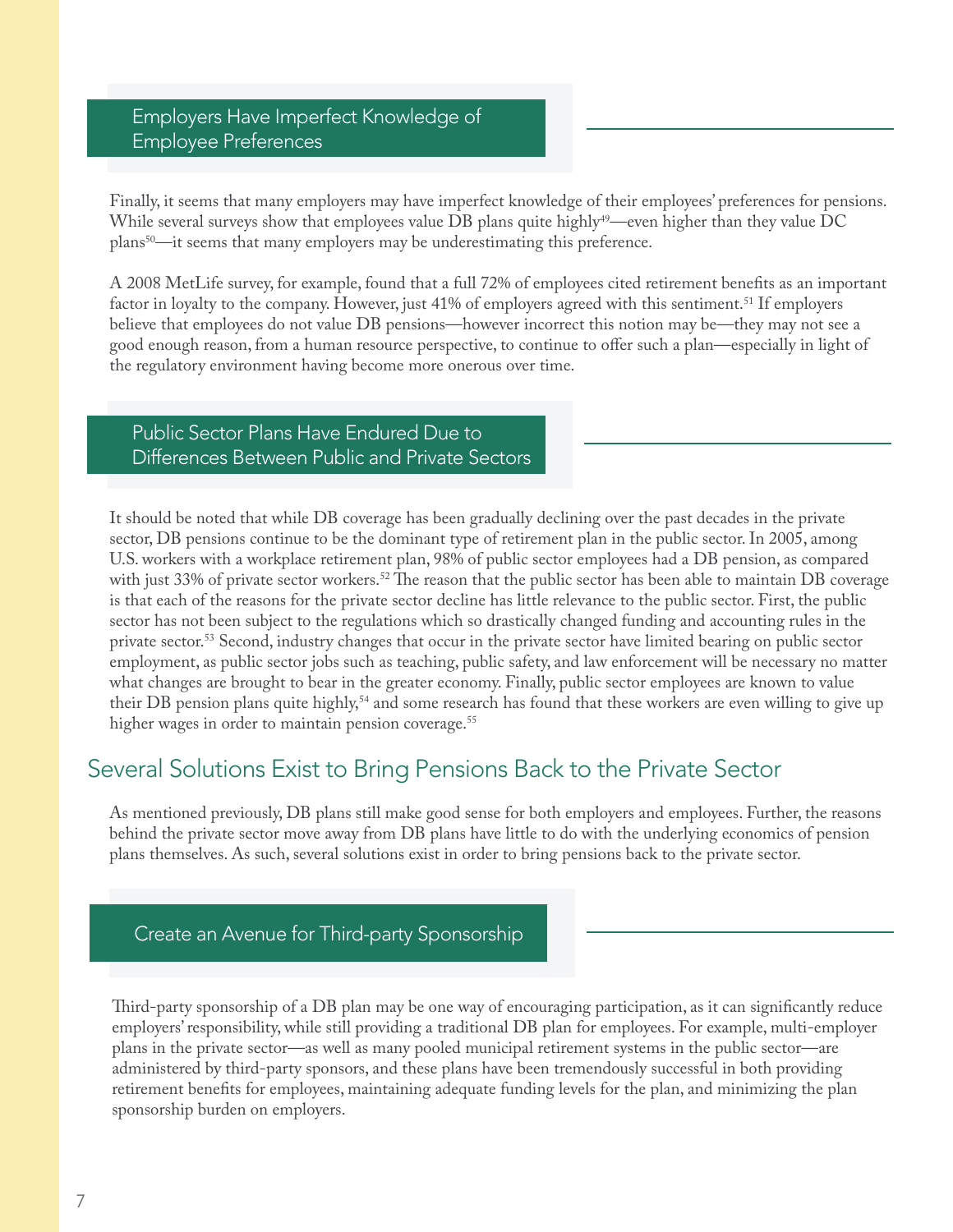One possible way to incorporate third-party sponsorship more broadly has been developed by the ERISA Industry Committee. The New Benefits Platform for Lifetime Security would allow employers to choose between competing Benefit Administrators in order to offer retirement and other fringe benefits. These Benefit Administrators would assume the traditional role of plan sponsors, and would be organized on a geographic basis, with regional exchanges possible. The system would be open to both large and small employers in the public and private sectors, and would be governed by rules set by the Federal government.<sup>[56](#page-12-25)</sup>

# Amend Federal Law and Regulations

Since sponsors of frozen DB plans cite volatility of funding and its effect on cash flow as the two the major reasons that the freeze was implemented, one clear solution would involve decreasing the volatility of plan funding. And because funding volatility has increased largely due to Federal regulations that have been implemented over the last several years, one way to decrease volatility would be to ease funding regulations on private plans. For example, if longer smoothing periods were reinstated, plans would have more time in which to make up for losses due to large market downturns. In fact, Weller and Baker find that smoothing asset valuations over a 20-year period would result in lower contributions, less volatility, and higher funding levels.<sup>[57](#page-12-26)</sup> Longer smoothing periods could help to ensure that plan funding is not quite so subject to market swings, which could in turn encourage more employers to establish DB plans for their employees.

In fact, in June 2010 President Obama signed the Pension Relief Act of 2010, which enables plan sponsors to fill funding gaps more gradually than the requirements set out by the PPA. This legislation was designed to help private sector employers struggling to recover from the financial crisis. Specifically, the measure gave plan sponsors more time to fill funding gaps in the wake of the historic stock market drop.<sup>[58](#page-12-27)</sup> The legislation received broad support in both houses of Congress,<sup>[59](#page-12-28)</sup> which reflected a consensus that the current pension funding rules may actually hurt employers who are trying to do the right thing for their employees by continuing to offer traditional pension benefits and protecting their jobs.

While the pension funding relief was welcome, it is only a temporary measure. Yet it may demonstrate that certain requirements of PPA did not meet their first real-world test. If the goal is public policy that encourages more employers to help employees build a secure retirement, what may be needed is a fundamental re-examination of pension law to encourage more funding predictability for employers.

### Incorporate Employee Contributions

Another way to encourage private sector DB participation would be to incorporate employee contributions into these plans. As mentioned previously, most state and local DB plans already are employee contributory, which helps to ease the funding burden on employers somewhat.

Should a similar shared financing model be adopted in the private sector, the cost of the funding plan may become easier for the employer to manage. Figure 4 shows the employer contributions made to public and private sector pension plans between 1993 and 2008. The figure shows that contributions by private sector employers have been much more volatile than those of public sector employers. It also shows that private sector contributions must increase more dramatically during market downturns than public sector contributions. Employee contributions in the public sector may help to enable employers' contribution rates to remain both lower and less volatile than their private sector counterparts.<sup>60</sup>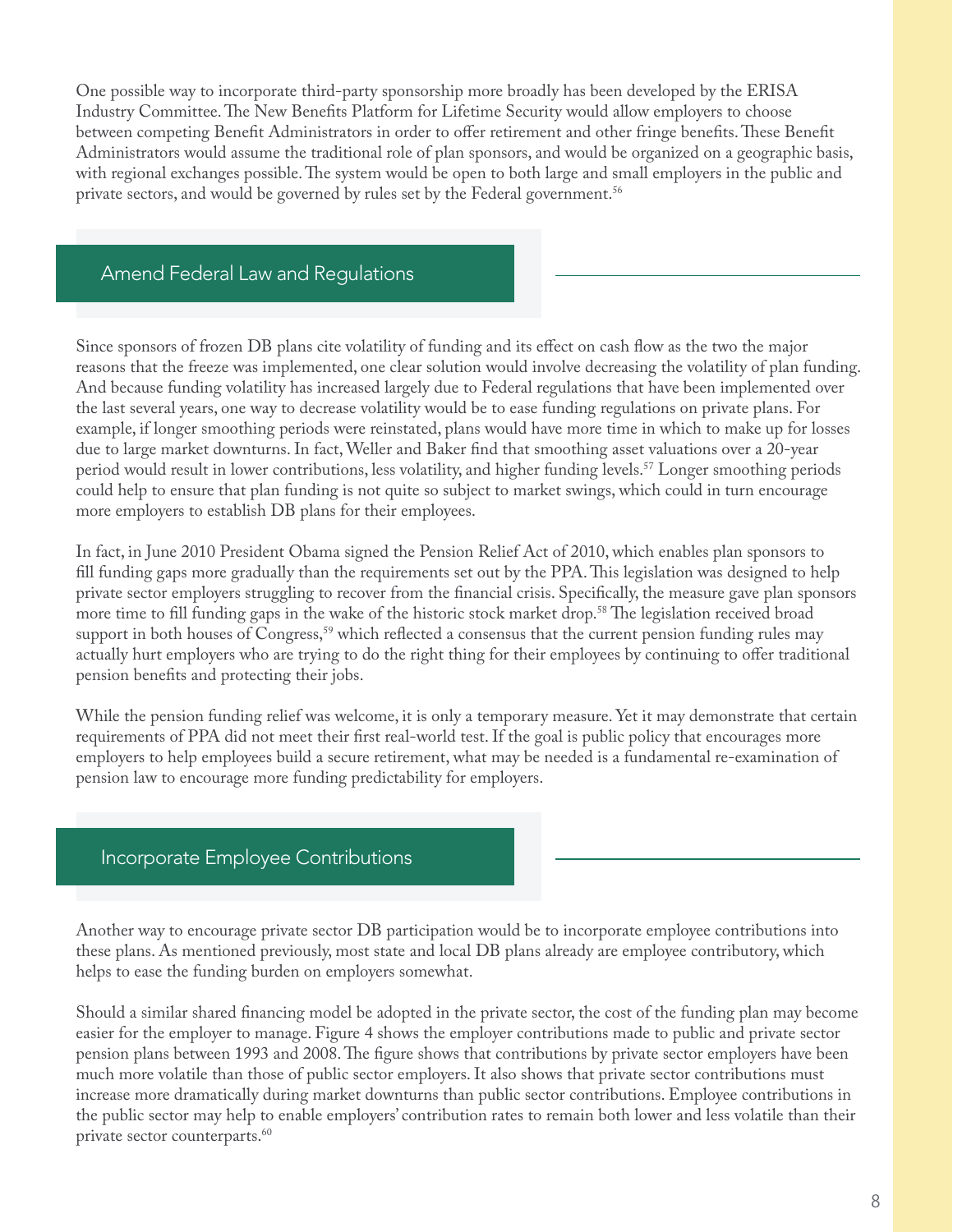



Source: Munnell, A.H., Haverstick, K., and Soto, M. 2007. *Why Have Defined Benefit Plans Survived in the Public Sector?* State and Local Pension Plans Number 2. Chestnut Hill, MA: Center for Retirement Research at Boston College.

### DB(k)

One element of the PPA authorized the creation of so-called "DB(k)" plans, beginning in January 2010. The DB(k), as its name implies, is a mixture of a lower-level DB benefit with a DC account, and is available to companies with fewer than 500 employees. The plan includes a DB portion, equal to 1% of final average pay for up to 20 years of each employee's service, automatic enrollment and a default 4% employee contribution into the DC portion, and an employer match of at least half of the employee contribution, with a maximum required match of 2% of pay.

The DB(k) is seen by many as a way for employers to provide a certain modicum of retirement security through the DB benefit, while also incorporating employee contributions into the DC portion. The plan also enables companies to provide the benefits associated with both DB and DC plans, but without the additional costs and regulations associated with providing two different retirement plans.<sup>61</sup> As Kiplinger put it, the  $DB(k)$  was "designed to repair a flaw in the current retirement system.["62](#page-12-31) As the DB(k) is still relatively new, and the economy continues to stagnate somewhat in the wake of the Great Recession, it remains to be seen how many employers will take-up the DB(k) option.

#### Increase Portability of Benefits

Public opinion polling shows that while traditional DB plans remain quite popular among Americans, the public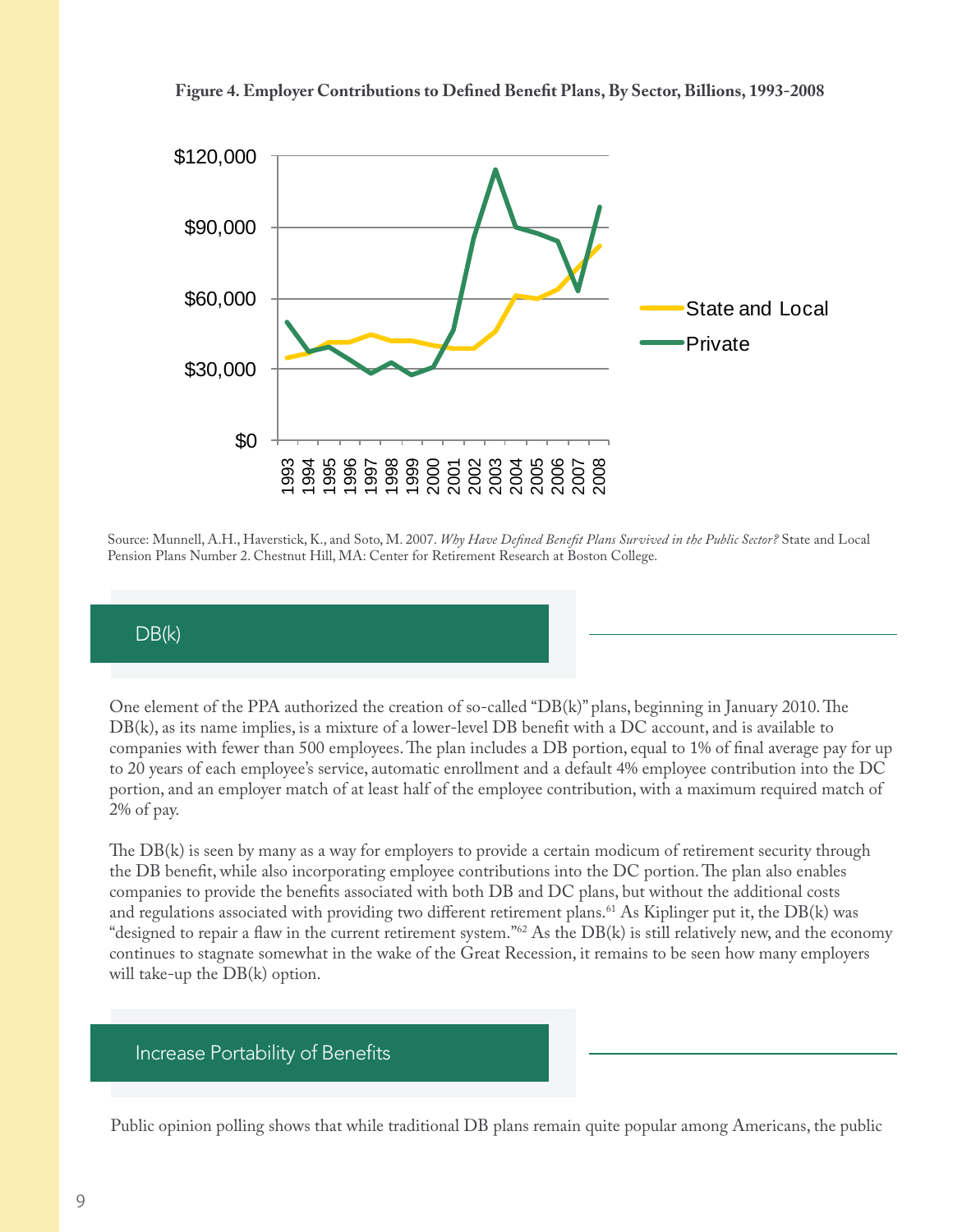does see the value in having a more portable retirement benefit.<sup>[63](#page-12-32)</sup> Designing plans so that they are more portable as workers change jobs, especially within industries, can add to the value that employees—and, as a result, employers—see in these plans.

Multi-Employer and Public Pensions May Provide Workable Models

Two existing models that continue to provide DB coverage to many Americans—private sector multi-employer plans, and public sector DB plans—may shed some light on how best to bring broader pension coverage back to the private sector.

One model worth looking to may be private sector multi-employer plans. The Pension Benefit Guarantee Corporation defines a multi-employer pension plan as "a collectively bargained plan maintained by more than one employer, usually within the same or related industries, and a labor union." These plans are jointly administered and governed by a board of trustees, which includes equal representation from employees and employers. Multiemployer pension plans currently cover over 10 million Americans.<sup>[64](#page-12-33)</sup>

Perhaps because they are so different in design and structure from single-employer private sector plans, multiemployer plans—though also in the private sector—are not under quite the same regulations as corporate pension plans. These plans are able to incorporate longer smoothing periods,<sup>65</sup> and as a result, see much less volatility in plan funding. An added benefit is that these plans offer more portability than traditional, single employer DB plans.[66](#page-12-35) Generally, if an employee changes employers but stays within an industry covered by a multi-employer plan, that employee can stay within the same DB plan, with no penalties or lapses in coverage.

A second model may be found in the state and local pension universe. As mentioned previously, state and local workforces have maintained significant DB coverage, largely because the challenges that the private sector has faced are irrelevant to the public sector. Yet some aspects of the public sector DB system can be incorporated into the private sector world in order to expand coverage. For example, like the multi-employer plans, state and local DB plans maintain a much longer smoothing period than single-employer private plans. And again, this makes for much less volatility in plan funding, which is appealing to plan sponsors. Secondly, as mentioned previously, most public DB plans are employee contributory; on average, employees contribute 5% of payroll to the pension fund out of their own paychecks.<sup>67</sup> Incorporating employee contributions in the private sector could make the DB cost to the employer more manageable.

# Conclusion: American Workers Need a Pension Renaissance

Although it may be challenging to implement these or other changes to encourage more DB participation in the private sector, the task is singularly important. The passage of the pension relief legislation was an important first step by the Federal government. But if the public policy goal is to encourage more employers to help employees build a secure retirement, then policymakers need to go beyond temporary measures.

DB pensions—along with Social Security and supplemental savings—still offer middle-class Americans the best chance at achieving a good modicum of retirement security.<sup>68</sup> For this reason, the United States could use a "Pension Renaissance." Indeed, recent public opinion polling shows that a whopping 86% of Americans believe the U.S. retirement system is under stress and needs reform, and a full 83% of Americans believe that the government should make it easier for employers to offer traditional pension plans.[69](#page-12-38) Policymakers should look at all available options to bring back DB pension plans to private sector workers.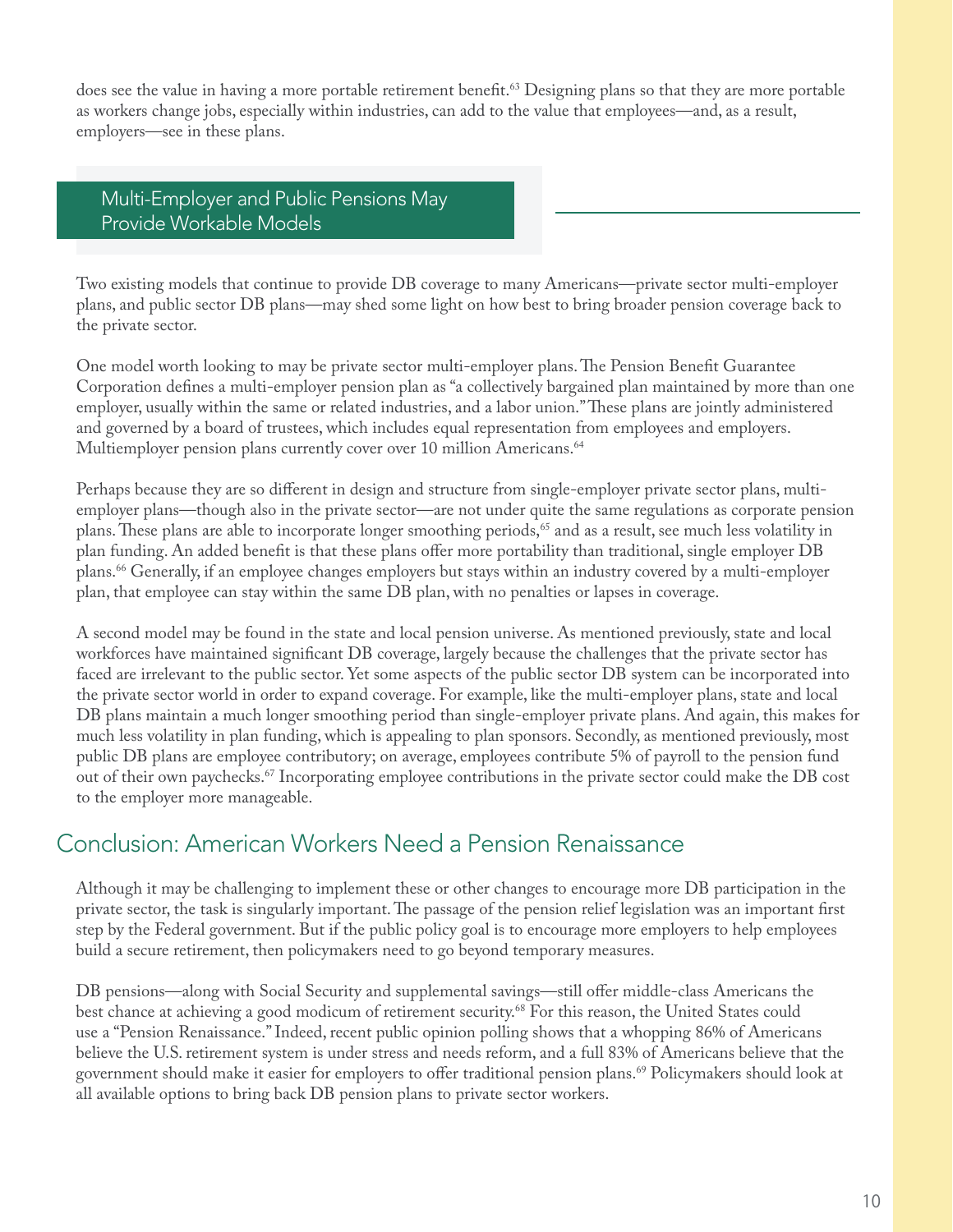# **References**

- <span id="page-11-0"></span>1. Burr, B.B. 2011. GE closes DB plan for salaried employees. *Pensions & Investments*, January 18.
- <span id="page-11-1"></span>2. Munnell, A.H., Haverstick, K., and Soto, M. 2007. *Why Have Defined Benefit Plans Survived in the Public Sector?* State and Local Pension Plans Number 2. Chestnut Hill, MA: Center for Retirement Research at Boston College.
- <span id="page-11-2"></span>3. Employee Benefits Research Institute. 2007. *Facts from EBRI: Basics of the Pension Benefit Guaranty Corporation (PBGC)*. Washington, DC: Employee Benefits Research Institute.
- <span id="page-11-3"></span>4. Munnell, A.H., Soto, M., Webb, A., Golub-Sass, F., and Muldoon, D. 2008. *Health Care Costs Drive up the National Retirement Risk Index*. Issue in Brief No. 8-3. Chestnut Hill, MA: Center for Retirement Research at Boston College. And Munnell, A.H., Webb, A., and Golub-Sass, F. 2007. *Is There Really a Retirement Savings Crisis? An NRRI Analysis.* Issue in Brief No. 7-11. Chestnut Hill, MA: Center for Retirement Research at Boston College.
- <span id="page-11-4"></span>5. Almeida, B. 2008. *Retirement Readiness: What Difference Does a Pension Make?* Washington, DC: National Institute on Retirement Security.
- <span id="page-11-5"></span>6. Government Accountability Office. 2009. *Private Pensions: Alternative Approaches Could Address Retirement Risks Faced by Workers but Pose Trade-Offs*. GAO 09-642. Washington, DC: U.S. Government Accountability Office.
- <span id="page-11-6"></span>7. Almeida, B. 2008. Op Cit.
- <span id="page-11-7"></span>8. Porell, F., and Almeida, B. 2009. *The Pension Factor: Assessing the Role of Defined Benefit Plans in Reducing Elder Hardships*. Washington, DC: National Institute on Retirement Security.
- <span id="page-11-8"></span>9. Matthew Greenwald and Associates. 2011. *Pensions and Retirement Security: A Roadmap for Policymakers 2011*. Washington, DC: National Institute on Retirement Security.
- <span id="page-11-9"></span>10. Towers Watson. 2010. *Retirement Attitudes Part 1: Confidence in Retirement*. New York: Towers Watson.
- <span id="page-11-10"></span>11. MetLife. 2008. *Sixth Annual Study of Employee Benefits Trends. Findings from the National Survey of Employers and Employees*. MetLife, Inc.
- <span id="page-11-11"></span>12. Matthew Greenwald and Associates. 2011. Op Cit.
- <span id="page-11-12"></span>13. Ippolito, R.A. 1997. *Pension Plans and Employee Performance: Evidence, Analysis, and Policy*. Chicago: The University of Chicago Press.
- <span id="page-11-13"></span>14. Eitelberg, C. 2001. Public pension design and responses to a changing workforce. In: Mitchell, O.S., and Hustead, E.C., eds. *Pensions in the Public Sector*. Philadelphia, PA: University of Pennsylvania Press, Pension Research Council, University of Pennsylvania.
- <span id="page-11-14"></span>15. Allen, S.G., Clark, R.L., and McDermed, A. 1993. Pensions, bonding, and lifetime jobs. *Journal of Human Resources*, 28(3), 463–481.
- <span id="page-11-15"></span>16. Even, W.E., and MacPherson, D.A. 1996. Employer size and labor turnover: the role of pensions. *Industrial and Labor Relations Review*, 49(4), 707-728.
- <span id="page-11-16"></span>17. Almeida, B., and Fornia, W. 2008. *A Better Bang for the Buck: The Economic Efficiencies of Defined Benefit Pension Plans*. Washington, DC: The National Institute on Retirement Security.
- <span id="page-11-17"></span>18. Hewitt Associates. 2008. *Survey Findings: Hot Topics in Retirement 2008*. Lincolnshire, IL: Hewitt Associates LLC.
- <span id="page-11-18"></span>19. McFarland, B., Pang, G., and Warshawsky, M. 2009. Does freezing a defined-benefit pension plan increase company value? Empirical evidence. *Financial Analysts Journal*, 65(4), 47-59.
- <span id="page-11-19"></span>20. McFarland, B., Pang, G., and Warshawsky, M. 2009. Op Cit.
- <span id="page-11-20"></span>21. Watson Wyatt. 2006. Marking to market: a second look. *Watson Wyatt Insider*, June.
- <span id="page-11-21"></span>22. Pension Benefit Guaranty Corporation. 2010. *PBGC Databook 2009*. Washington, DC: PBGC.
- <span id="page-11-22"></span>23. For a detailed summary of legislative and regulatory changes to private sector pensions and their effects, see Munnell, A.H., and Soto, M. 2007. *Why Are Companies Freezing Their Pensions?* Prepared for the 9th Annual Joint Conference of the Retirement Research Consortium, "Challenges and Solutions for Retirement Security," Washington, DC, August 9-10.
- <span id="page-11-23"></span>24. Clark, R., and McDermed, A. 1990. *The Choice of Pension Plans in a Changing Regulatory Environment*. Washington, DC: American Enterprise Institute.
- <span id="page-11-24"></span>25. Hustead, E. 1998. Qualified pension plans and the regulatory environment. *Benefits Quarterly*, Fourth Quarter.
- <span id="page-11-25"></span>26. Towers Perrin HR Services. 2006. *The Pension Protection Act of 2006: Expected Impact on Retirement Plan Financing—and How Employers Are Likely to Respond*. Stamford, CT: Towers Perrin.
- <span id="page-11-26"></span>27. Kessler, E.K. 2009. *Constructing New Retirement Systems: Choosing Between Insurance and Investment, Choice and Default*. Prepared for presentation at the Pension Research Council Symposium. Schaumburg, IL: Society of Actuaries.
- <span id="page-11-27"></span>28. See also: Boivie, I., and Almeida, B. 2008. *Look Before You Leap: The Unintended Consequences of Pension Freezes*. Washington, DC: National Institute on Retirement Security.
- <span id="page-11-28"></span>29. Hustead, E. 1998. Qualified pension plans and the regulatory environment. *Benefits Quarterly*, Fourth Quarter.
- <span id="page-11-29"></span>30. Munnell, A.H., and Soto, M. 2007. Op Cit.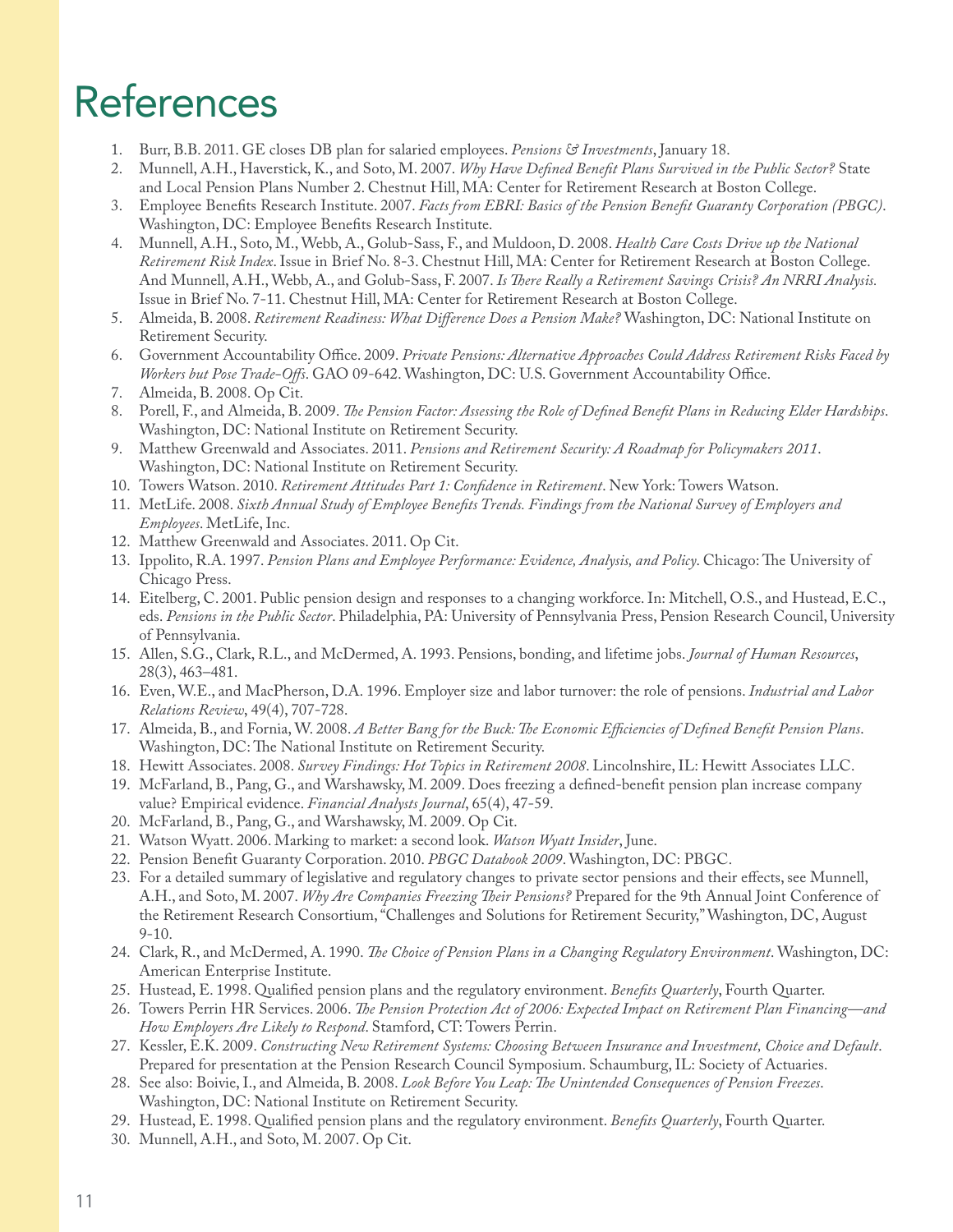- <span id="page-12-0"></span>31. National Institute on Retirement Security. 2010. *NIRS Conference Report: Raising the Bar: Policy Solutions for Improving Retirement Security*. Washington, DC: National Institute on Retirement Security.
- <span id="page-12-1"></span>32. McClendon, J.K. 2007. The death knell of traditional defined benefit plans: Avoiding a race to the 401(k) bottom. *Temple Law Review*, 80, 809-845.
- <span id="page-12-2"></span>33. Pension Benefit Guaranty Corporation. 2009. *PBGC Databook 2008*. Washington, DC: PBGC
- <span id="page-12-3"></span>34. Watson Wyatt. 2009. Pension freezes continue among Fortune 1000 companies in 2009. *Watson Wyatt Insider*, July.
- <span id="page-12-4"></span>35. Government Accountability Office. 2008. *Plan Freezes Affect Millions of Participants and May Pose Retirement Income Challenges. GAO 08-817*. Washington, DC: Government Accountability Office.
- <span id="page-12-5"></span>36. Towers Watson. 2010. *Towers Watson-Forbes Insights 2010 Pension Risk Survey*. New York: Towers Watson.
- <span id="page-12-6"></span>37. Hewitt Associates. 2003. *Survey Findings. Current Retirement Plan Challenges: Employer Perspectives 2003*. Lincolnshire, IL: Hewitt Associates LLC.
- <span id="page-12-7"></span>38. Government Accountability Office. 2009. *Defined Benefit Pensions: Survey Results of the Nation's Largest Private Defined Benefit Plan Sponsors. GAO 09-291*. Washington, DC: Government Accountability Office.
- <span id="page-12-8"></span>39. CFO Research Services and Towers Perrin. *A Qualified Commitment to DB Plans: Risk Management amid a Steep Downturn*. 2009. Boston, MA: CFO Publishing Corp.
- <span id="page-12-9"></span>40. Munnell, A.H., and Soto, M. 2007. Op Cit.
- <span id="page-12-10"></span>41. Government Accountability Office. 2009. Op Cit.
- <span id="page-12-11"></span>42. Ghilarducci, T., and Sun, W. 2006. How defined contribution plans and 401(k)s affect employer pension costs. *Journal of Pension Economics and Finance*, 5(2), 175-96.
- <span id="page-12-12"></span>43. *The Economist*. 2008. Falling short: The trouble with pensions. *The Economist*, June 12.
- <span id="page-12-13"></span>44. Munnell, A.H., Haverstick, K., and Soto, M. 2007. Op Cit.
- <span id="page-12-14"></span>45. Clark, R., and McDermed, A. 1990. Op Cit.
- <span id="page-12-15"></span>46. McClendon, J.K. 2007. Op Cit.
- <span id="page-12-16"></span>47. Munnell, A.H., and Soto, M. 2007. Op Cit.
- <span id="page-12-17"></span>48. Friedberg, L., and Owyang, M. 2004. *Explaining the Evolution of Pension Structure and Job Tenure*. NBER Working Paper. Cambridge, MA: National Bureau of Economic Research.
- <span id="page-12-18"></span>49. Ippolito, R.A. 1997. Op Cit.
- <span id="page-12-19"></span>50. Watson Wyatt. 2005. How do retirement plans affect employee behavior? *Watson Wyatt Insider*, April.
- <span id="page-12-20"></span>51. MetLife. 2008. Op Cit.
- <span id="page-12-21"></span>52. Munnell, A.H., Haverstick, K., and Soto, M. 2007. Op Cit.
- <span id="page-12-22"></span>53. Munnell, A.H., Haverstick, K., and Soto, M. 2007. Op Cit.
- <span id="page-12-23"></span>54. Peter D. Hart Research Associates. 2005. *Retirement Security Survey*. Washington, DC: Peter D. Hart Research Associates, Inc. And Commissioned by the Society of Actuaries, and conducted by Matthew Greenwald & Associates, Inc. 2004. *Retirement Plan Preferences Survey: Report of Findings*. Schaumburg, IL: Society of Actuaries.
- <span id="page-12-24"></span>55. Ippolito, R.A. 1997. Op Cit.
- <span id="page-12-25"></span>56. The ERISA Industry Committee. 2007. *A New Benefits Platform for Life Security*. Washington, DC: The ERISA Industry Committee.
- <span id="page-12-26"></span>57. Weller, C. and Baker, D. 2005. Smoothing the waves of pension funding: Could changes in funding rules help avoid cyclical underfunding? *The Journal of Policy Reform*, 8(2), 131-151. The authors also recommend averaging the benchmark interest rate over 20 years and requiring plan sponsors to fund pensions up to 120% of current liabilities.
- <span id="page-12-27"></span>58. Aon Consulting. 2010. *Retirement Insights: President Obama Signs DB Funding Relief into Law*. Washington, DC: Aon Consulting.
- <span id="page-12-28"></span>59. Halonen, D. 2010. Obama signs DB funding relief bill. *Pensions & Investments*, June 25. And Halonen, D. 2010. Senate approves pension funding relief. *Pensions & Investments*, March 10.
- <span id="page-12-29"></span>60. Munnell, A.H., Haverstick, K., and Soto, M. 2007. Op Cit.
- <span id="page-12-30"></span>61. Pitt, D. 2009. Hybrid retirement plan in the works. *The Washington Post*. November 15.
- <span id="page-12-31"></span>62. Pryde, J. 2009. The DB(k): Pension of the future. *Kiplinger*. August 19.
- <span id="page-12-32"></span>63. National Institute on Retirement Security. 2009. *Pensions and Retirement Security: A Roadmap for Policymakers*. Washington, DC: National Institute on Retirement Security.
- <span id="page-12-33"></span>64. Pension Benefit Guaranty Corporation. *Introduction to Multiemployer Plans*. Washington, DC: PBGC.
- <span id="page-12-34"></span>65. National Coordinating Committee on Multiemployer Plans. *Why 30 Years Is Appropriate*. Washington, DC: NCCMP.
- <span id="page-12-35"></span>66. Pension Benefit Guaranty Corporation. Op Cit.
- <span id="page-12-36"></span>67. Munnel, A., Aubry, J., and Muldoon, D. 2008. *The Financial Crisis and State/Local Defined Benefit Plans*. Chestnut Hill, MA: Center for Retirement Research at Boston College.
- <span id="page-12-37"></span>68. Almeida, B. 2008. Op Cit.
- <span id="page-12-38"></span>69. Matthew Greenwald and Associates. 2011. Op Cit.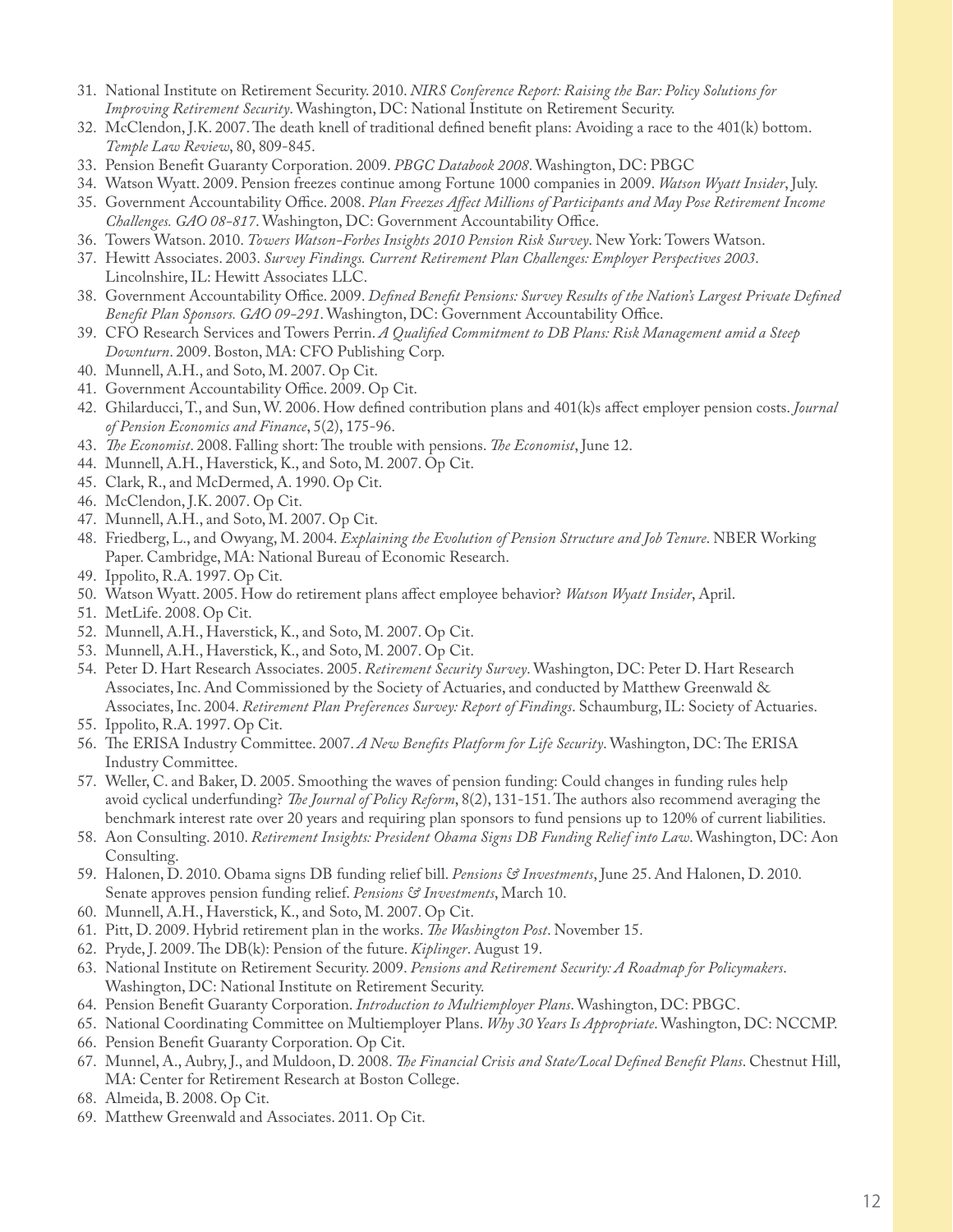# About the Author

**Ilana Boivie** is the director of programs for the National Institute on Retirement Security, where she helps direct the organization's overall programming and conducts original research and analysis regarding U.S. retirement issues. A talented economist, she was the lead author on *Pensionomics: The Economic Impact of State and Local Pension Plans*, and has been instrumental in virtually all of NIRS' research and educational programs. Ms. Boivie is a frequent speaker on pension and economic matters, and has tesitfied before policymakers regarding her research. She holds an M.A. in economics from New Mexico State University, and a B.A. in English from Binghamton University, where she graduated Magna Cum Laude.

# About NIRS

National Institute on Retirement Security is a nonprofit research institute established to contribute to informed policy making by fostering a deep understanding of the value of retirement security to employees, employers, and the economy as a whole. NIRS works to fulfill this mission through research, education, and outreach programs that are national in scope.